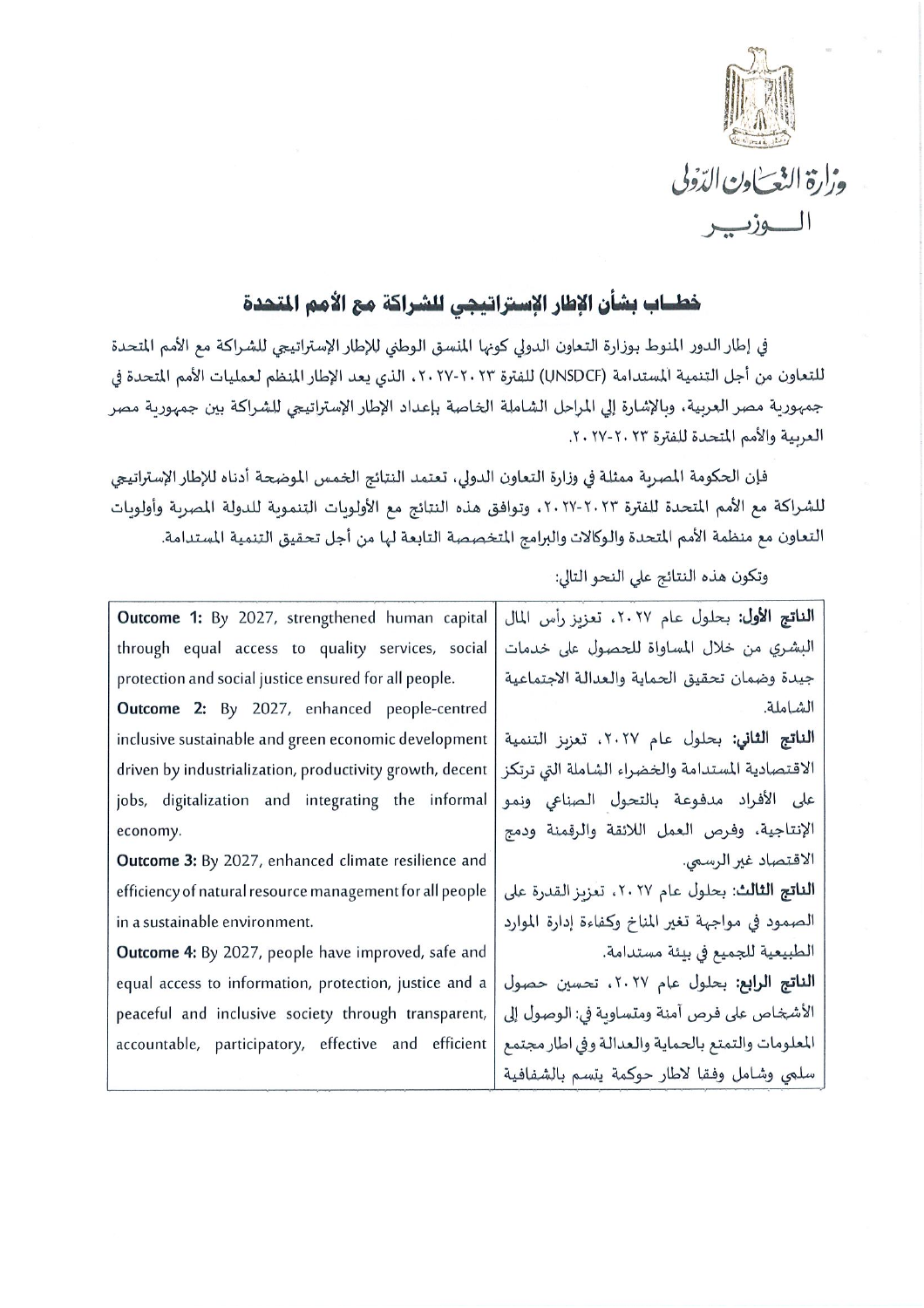

وزارة النعساون الدّولي الوزب

| governance based on the rule of law and international        | والكفاءة والفاعلية والمشاركة وخاضع للمسائلة    |
|--------------------------------------------------------------|------------------------------------------------|
| norms and standards.                                         | إلى سيادة القانون والقواعد والمعايير<br>وبستند |
| Outcome 5: By 2027, women and girls realise their            | الدولية.                                       |
| rights in the social, health and livelihood spheres, as laid | الناتج الخامس: بحلول عام ٢٠٢٧، ستحصل النساء    |
| out in the Egyptian Constitution, and their voice and        | والفتيات على حقوقهن - كما هو منصوص عليه في     |
| leadership are guaranteed in a society free of all forms of  | الدستور المصري- وتحصل كذلك على الحقوق          |
| discrimination and violence against women and girls.         | الاجتماعية والصحية والمعشية وضمان وصول         |
|                                                              | أصواتهن وتقلدهن المناصب القيادية في مجتمع خال  |
|                                                              | من كل أشكال التمييز والعنف ضد النساء والفتيات. |

ذلك وفقًا للمقدم من مكتب المنسق المقيم للأمم المتحدة في مصر، علمًا بأنه سيتم موافاة سيادتكم لاحقًا بموعد وإجراءات مراسم التوقيع، فور الإنتهاء من عملية المراجعة والتدقيق الحالية والإجراءات الوطنية اللازمة ذات الصلة.

وتفضلوا سيادتكم بفبول فائق الإحترام،

وزير التعاون الدولي

 $\leq$  Him

أ.د / رانيا المشاط